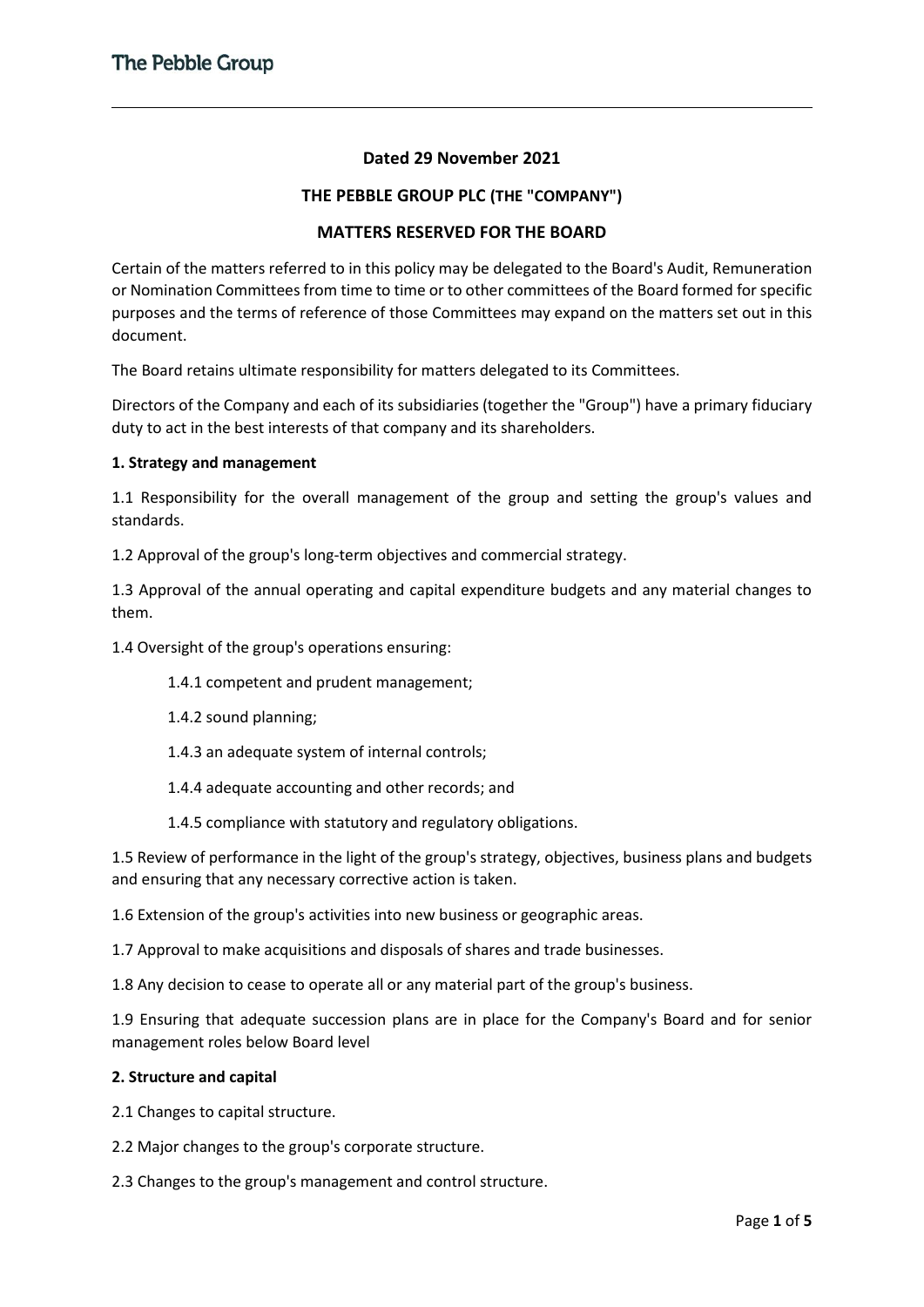2.4 Any changes to the company's listing on AIM or its status as a plc.

2.5 Alterations to the company's articles of association.

### **3. Financial reporting and controls**

3.1 Approval of the half-yearly report, any preliminary announcement of the final results and trading updates.

3.2 Approval of the annual report and accounts (including the strategic report, directors' report, corporate governance statement and directors' remuneration report).

3.3 Approval of the dividend policy.

3.4 Declaration of any interim dividend and recommendation of the final dividend.

3.5 Approval of any significant changes in accounting policies or practices.

3.6 Approval of treasury policies (including foreign currency exposure and the use of financial derivatives).

3.7 Approval of material unbudgeted capital or operating expenditures (outside pre-determined tolerances).

### **4. Internal controls**

4.1 Ensuring maintenance of a sound system of risk management and internal control including:

- 4.1.1 receiving reports on, and reviewing the effectiveness of, the group's risk and control processes to support its strategy and objectives;
- 4.1.2 approving procedures for the detection of fraud and the prevention of bribery;
- 4.1.3 undertaking an annual assessment of these processes; and
- 4.1.4 approving an appropriate statement for inclusion in the annual report.

4.2 Determining the nature and extent of the significant risks the Company is willing to take in achieving its strategic objectives.

### **5. Contracts**

5.1 Major capital projects of the group.

5.2 Contracts which are material strategically or by reason of size, entered into by the company or any subsidiary in the ordinary course of business, for example, acquisitions or disposals of fixed assets above £100,000.

5.3 Contracts of the company (or any subsidiary) not in the ordinary course of business which shall include loans and repayments, foreign currency forward contracts and acquisitions or disposals.

5.4 Major investments (including the acquisition or disposal of interests of more than 3 per cent. in the voting shares of any company or the making of any takeover offer).

### **6. Communication**

6.1 Approval of resolutions and corresponding documentation to be put forward to shareholders at a general meeting.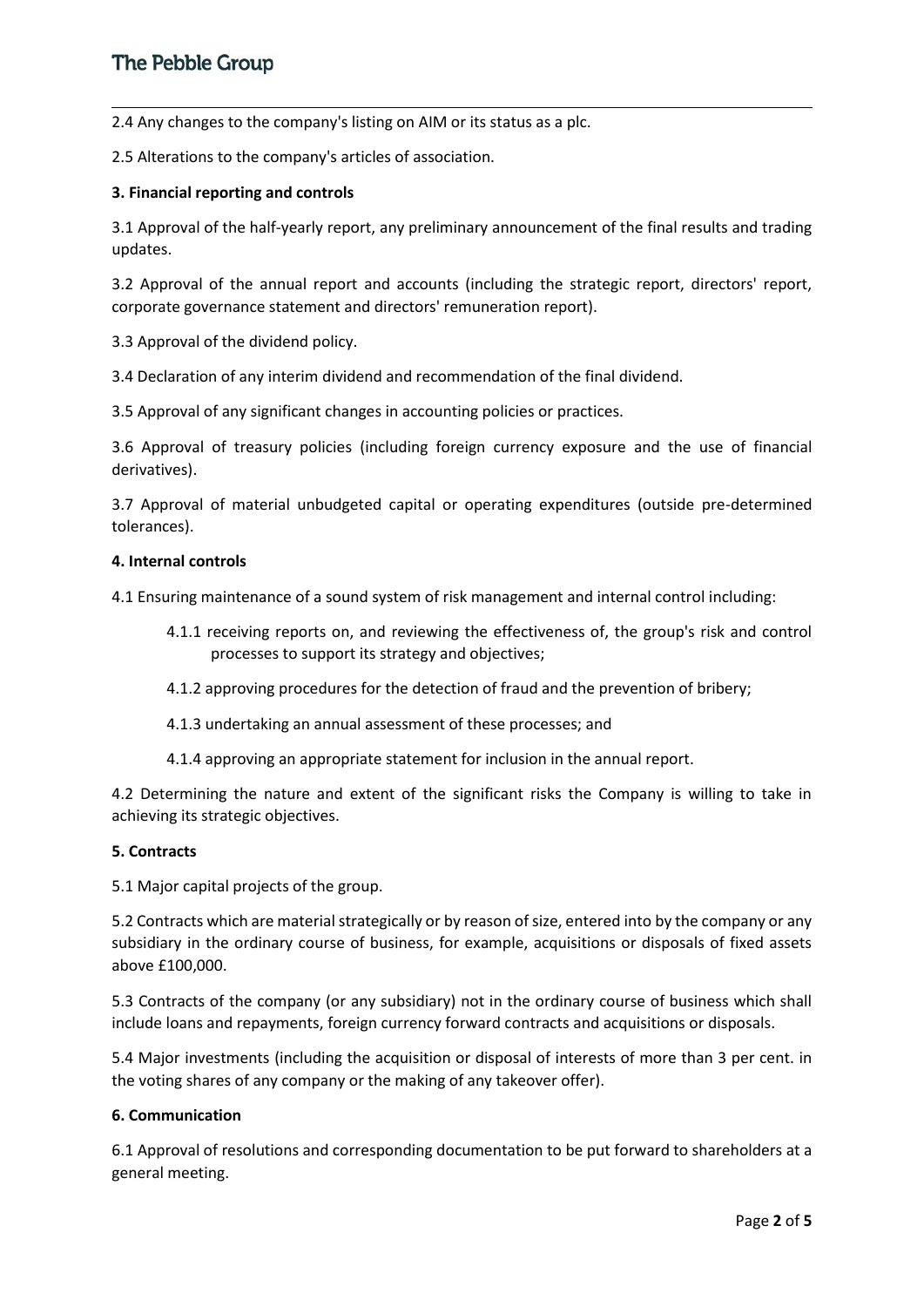6.2 Approval of all circulars, prospectuses and listing particulars (as required).

6.3 Approval of press releases concerning matters decided by the Board.

### **7. Board membership and other appointments**

7.1 Changes to the structure, size and composition of the Board, following recommendations from the nomination committee.

7.2 Ensuring adequate succession planning for the Board and senior management so as to maintain an appropriate balance of skills and experience within the company and on the board.

7.3 Appointments to the Board, following recommendations by the nomination committee.

7.4 Selection of the chairman of the Board and the chief executive.

7.5 Appointment of the senior independent director to provide a sounding board for the chairman and to serve as an intermediary for the other directors when necessary.

7.6 Membership and chairmanship of board committees, following receipt of recommendations by the nomination committee.

7.7 Continuation in office of directors at the end of their term of office, when they are due to be reelected by shareholders at the AGM and otherwise as appropriate.

7.8 Continuation in office of any director at any time, including the suspension or termination of service of an executive director as an employee of the company, subject to the law and their service contract.

7.9 Appointment or removal of the company secretary.

7.10 Appointment, reappointment or removal of the auditor, to be put to the shareholders for approval following recommendation of the Audit Committee, determination of the audit fee and other terms of their appointment and overall oversight of the relationship with the auditor.

7.11 Appointments to boards of subsidiaries.

### **8. Remuneration**

8.1 Determining the remuneration policy for the directors, company secretary and other senior executives, following receipt of recommendations by the remuneration committee.

8.2 Determining the remuneration of the non-executive directors, subject to the articles of association and shareholder approval as appropriate.

8.3 The introduction of new share incentive plans or major changes to existing plans, to be put to shareholders for approval.

### **9. Delegation of authority**

9.1 Establishing board committees and approving their terms of reference, and approving material changes thereto.

9.2 Receiving reports from board committees on their activities.

### **10. Corporate governance matters**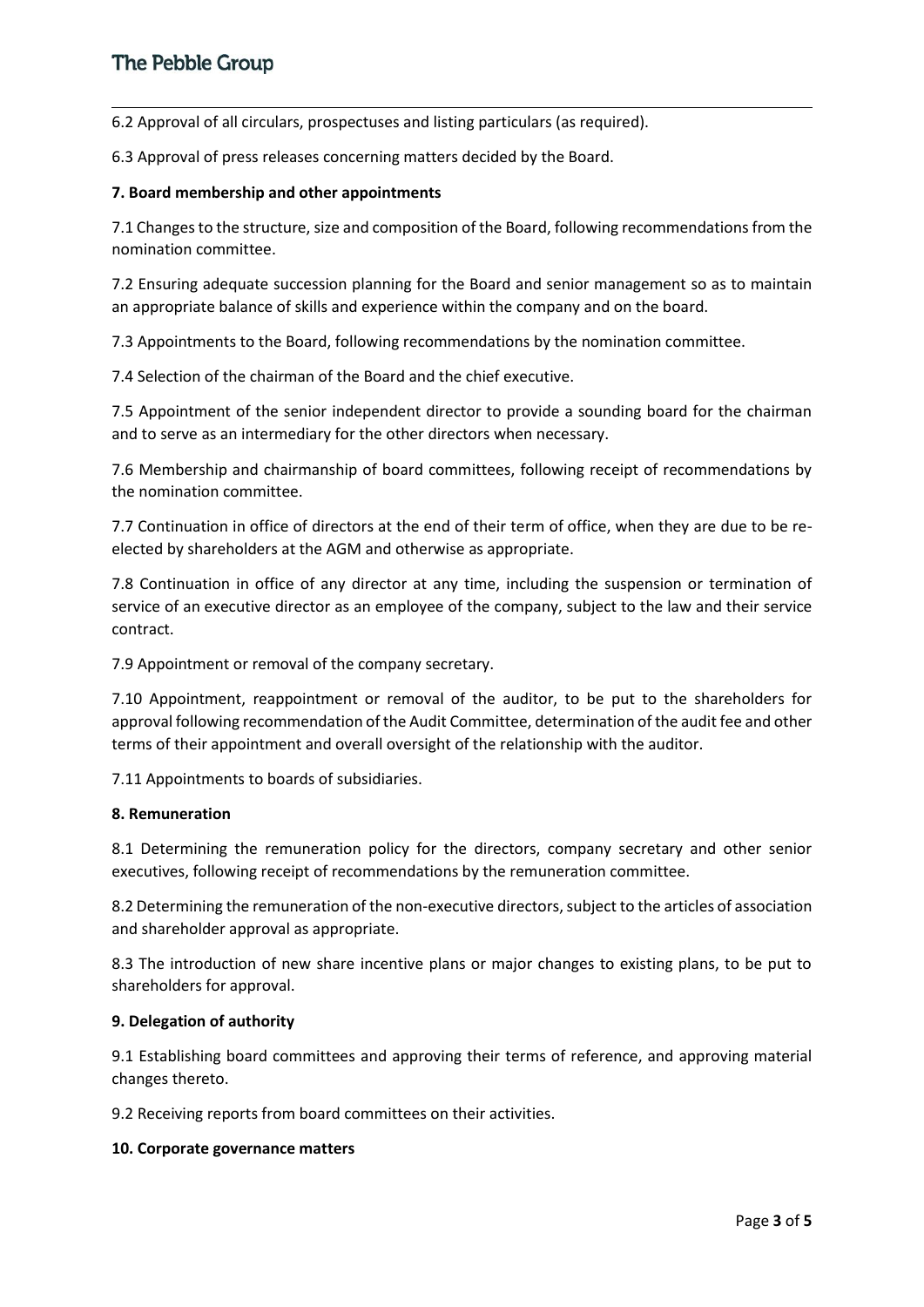# **The Pebble Group**

10.1 Determining the independence of directors (including in light of their character, judgment and relationships).

10.2 Establishing the Company's policy in respect of corporate governance (including compliance with the Quoted Companies Alliance Corporate Governance Code, the "QCA Code") and monitoring compliance with such policy. Undertaking a formal and rigorous review annually of its own performance, that of its committees and individual directors.

10.3 Considering and authorising any conflicts or potential conflicts of directors and imposing any limitations, qualifications or restrictions following recommendations by the nomination committee.

10.4 Considering the balance of interests between shareholders, employees, customers and the community.

10.5 Review of the group's overall corporate governance arrangements.

10.6 Approving the division of responsibilities between the Chairman and the Chief Executive Officer

10.7 Receiving reports on the views of the company's shareholders and communicating these to the board.

#### **11. Policies**

11.1 Approval of policies including, but not limited to:

- code of conduct;
- share dealing code;
- anti-slavery and human trafficking policy;
- bribery and corruption;
- social media policy;
- whistleblowing policy;
- AIM Rule 31 Compliance Policy;
- Price-sensitive information policy; and
- corporate social responsibility policy.

#### **12. Other**

12.1 The making of political donations.

12.2 Approval of the appointment of the group's principal professional advisers.

12.3 Prosecution, defence or settlement of litigation.

12.4 Approval of the overall levels of insurance for the group including directors' and officers' liability insurance.

12.5 Major changes to the rules of the group's pension scheme, or changes of trustees or when this is subject to the approval of the company changes in the fund management arrangements.

12.6 This schedule of matters reserved for board decisions.